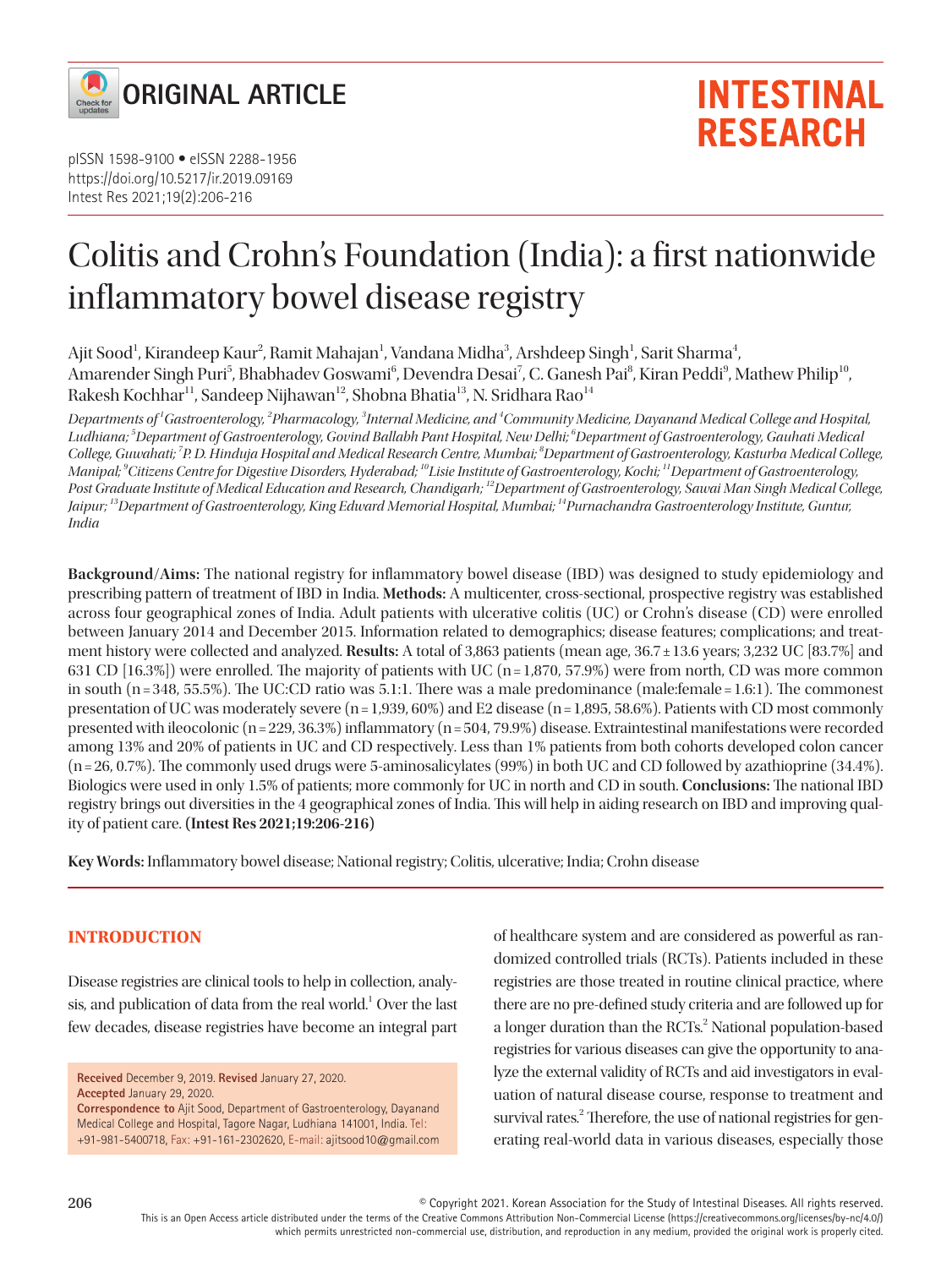with changing epidemiology is of great value.

Inflammatory bowel disease (IBD), comprising ulcerative colitis (UC) and Crohn's disease (CD), which were once considered to be diseases of Western world have now become common in developing countries.<sup>3-9</sup> A recent study reporting the incidence and prevalence of IBD from 8 regions in Asia and Australia (Asia Pacific Crohn's and Colitis Epidemiologic Study, ACCESS) showed an increasing incidence of IBD in these countries. $5$  In India, the incidence of UC (6.02/100,000) is much higher than other Asian countries.<sup>6</sup> Similarly, an increasing incidence of CD has been reported by a multicenter study from India.<sup>10</sup> Despite this increasing incidence of IBD in India, prospective longitudinal population or hospital-based data is deficient.

A need for a national level Indian IBD registry to generate real-world data was thus felt and present multicenter registry was designed to study the demographics, clinical presentation, and prescribing patterns for management of UC and CD in 4 geographical zones of India.

#### **METHODS**

#### **1. Registry Setting**

The Indian IBD registry was initiated by Colitis and Crohn's Foundation (CCF) India as a multicentric prospective registry involving referral centers from 4 geographical zones (north, east, west, and south) of India. Eleven centers (4 north, 1 east, 2 west, and 4 south) were enrolled from January 1, 2014 to December 31, 2015. The Organizing Committee of the IBD Registry included gastroenterologists from these referral centers. A team comprising of a gastroenterologist, nurse and data analyst was set up at every center and weekly meetings were organized to assess the enrollment process. The nodal center of the registry was Department of Gastroenterology, Dayanand Medical College and Hospital, Ludhiana. Patients were managed at their respective centers without interference from the registry team. The study was approved by ethics committee of nodal center Dayanand Medical College and Hospital, Ludhiana on behalf of all the participating centers (IRB No. 2015112). The study was performed conforming to the Helsinki declaration of 1975, as revised in 2000 and 2008. Informed consents were obtained.

#### **2. Study Population**

All adult patients ( > 18 years) attending the IBD clinics or those requiring hospitalization at the various referral centers were enrolled for the registry. Patients were excluded if they were younger than 18 years, had unclassified IBD, or refused to provide consent.

#### **3. Disease Definition**

IBD was diagnosed based on the Copenhagen (clinical, laboratory, radiological, and pathological), as follows: $^{11,12}$  (1) Clinical: history suggestive of chronic inflammatory diarrhea, abdominal pain, vomiting, weight loss and fever. While blood and mucous in stools and rectal symptoms (urgency, frequency, and tenesmus) favored diagnosis of UC; abdominal pain, malnutrition, and perianal disease favored CD. Physical examination focused on assessing pallor, cachexia, abdominal tenderness, and perianal involvement. (2) Laboratory evaluation: routine hematological and biochemical tests, evidence of anemia, thrombocytosis, elevated erythrocyte sedimentation rate (ESR), and C-reactive protein (CRP), hypoproteinemia/ hypoalbuminemia and absence of infective causes on stool routine examination and culture. (3) Endoscopy: colonoscopic evidence of contiguous involvement in form of mucosal edema, erythema, erosions/ulcers, granularity, friability, pseudopolyp formation favored diagnosis of UC. Skip areas of involvement, transmural involvement, longitudinal deep ulcers with cobble-stoning, upper gastrointestinal, small bowel, and perianal involvement favored CD. (4) Radiology: computed tomography or magnetic resonance enterography were done in patients with complicated UC and for assessing the extent of CD. Whenever upper gastrointestinal involvement was suspected in CD, based on clinical history and examination, patients were subjected to imaging modalities like barium meal follow through or computed tomography enterography to evaluate the extent of disease. Radiological findings favoring CD were small bowel wall thickening, increased mesenteric vascularity, strictures and/or fistulae and/or perianal disease. (5) Pathology: endoscopic biopsies showing chronic inflammation with cryptitis and crypt abscesses favored UC, while non-caseating granulomas with negative staining for *Mycobacterium tuberculosis* were suggestive of CD.

#### **4. Disease Classification**

The Montreal classification was used to further classify UC and  $CD.$ <sup>13,14</sup>

#### **5. Disease Severity**

Disease severity was defined by the Mayo score in patients with  $UC^{15}$  and Harvey Bradshaw Index in patients with CD.<sup>16</sup>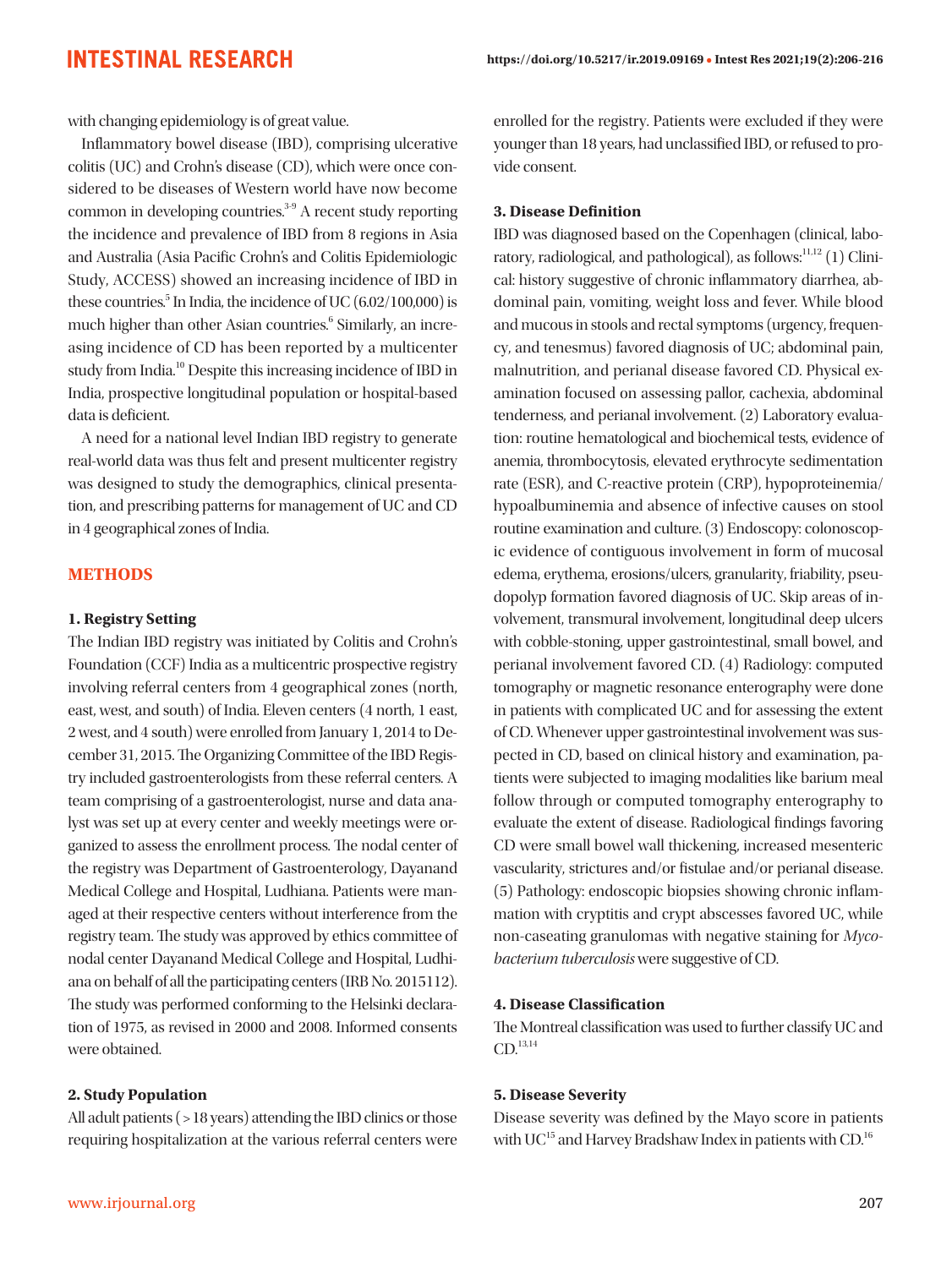#### **6. Data Recording**

Prospective data collection was done at all the centers. Patient initials, age, gender, religion, socioeconomic status, whether smoker (ever or never), history of appendectomy, disease history along with time since onset of disease, symptoms, family history of IBD (both UC and CD; in both first degree [parents/ siblings] and second degree [paternal/maternal uncles/aunts and cousins] relatives), extraintestinal manifestations (EIMs), disease severity and extent, drugs prescribed and requirement of surgery were noted. Each case was recorded once despite multiple visits to the hospital during the study period. The subjects were allowed to withdraw from the IBD disease registry at any time with a written request.

#### **7. Statistical Analysis**

Data were described in terms of range; mean ± standard deviation, median, frequencies (number of cases) and relative frequencies (percentages) as appropriate. For comparing categorical data, chi-square test was performed and exact test was used when the expected frequency was less than 5. A probability value (*P*-value) less than 0.05 was considered statistically significant. All statistical calculations were done using SPSS version 21.0 (IBM Corp., Armonk, NY, USA) and Stata version 12.0 (StataCorp., College Station, TX, USA).

#### **RESULTS**

#### **1. Demographics**

A total of 3,863 patients (3,232 UC and 631 CD) were enrolled (north, 2,034; east, 260; west, 745; south, 824). There were zonal differences in the number of patients and the type of IBD. More than half of the UC patients  $(n=1,870, 57.9%)$  were enrolled from the northern cohort, while more than half of the CD patients (n = 348, 55.5%) were from the southern cohort. No cases of CD were reported from the eastern cohort. The overall UC:CD ratio was 5.1:1 (north, 11.4:1; east, 260:0; west, 5.3:1; south, 1.4:1). Though UC was more common than CD in all 4 zones, the UC:CD ratio was 8 times higher in north (11.4:1) than south (1.4:1). A male preponderance was noted in all the cohorts. The overall male-to-female ratio was 1.6:1 (UC, 1.5:1; CD, 2.2:1). The mean age at diagnosis of IBD was  $36.7 \pm 13.6$ years, being  $37.5 \pm 13.2$  years for UC patients and  $35.8 \pm 14.3$ years for CD patients. A majority of IBD patients were young adults in the age group of  $18-40$  years (UC:  $n = 1,772, 54.8\%$ ; CD:  $n = 387, 61.3\%$ ). At the time of enrollment, nearly half of the patients had onset of symptoms within 1 year ( $n = 1,969$ , 50.9%; UC: n = 1,627, 50.3%; CD: n = 342, 53.4%) and one-third had symptoms for  $1-5$  years (n = 1,350, 34.9%; UC: n = 1,154, 35.7%; CD: n = 196, 31.1%). Fourteen percent patients (n = 542; UC: n = 461, 13.9%; CD: n = 91, 14.4%) were symptomatic for more than 5 years.

A positive family history of IBD was reported in 120 patients  $(3.1\%; UC: n = 100, 3.1\%; CD: n = 20, 3.2\%)$ . History of smoking was elicited in 4.2% and 5.9% of the total UC and CD patients respectively. The highest percentage of smokers in the UC and CD cohorts were from eastern cohorts and southern cohorts respectively. History of appendectomy was noted in 167 (4.3%) patients (UC: n = 145, 4.5%; CD: n = 21, 3.3%).

A difference in religious practices was also noted among the different zones. Overall, a majority of IBD patients were Hindus (n = 2,591, 67%) followed by Sikhs (n = 840, 21.8%), Muslims (n = 235, 6.1%) and Christians (n = 187, 4.8%). Among the UC patients, two-thirds of patients  $(n = 2,166, 67.0\%)$  were Hindus (north: n = 1,056, 56.5%; east: n = 220, 84.6%; west: n = 557, 89.0%; south: n = 333, 70.0%). The second most common religions were Sikhism (40.1%) in northern cohort; Islam in eastern (9.2%) and western (6.5%) cohorts and Christianity (17.2%) in southern cohort. Among CD patients, Sikhism (51.2%) was most common in northern cohort, and Hinduism in western (86.6%) and southern (71.0%) cohorts. More than three-fourths of the IBD patients (n = 2,664, 68.9%; UC: n = 2,170, 67%; CD: n = 494, 78.3%) belonged to upper middle and lower middle classes and only a few (n = 280, 7.2%; UC: n = 258, 8%; CD: n = 22, 3.5%) belonged to the upper class (Table 1).

#### **2. Clinical Presentation**  *1) Ulcerative Colitis*

Patients with UC most commonly had E2 disease, (n = 1,895, 58.6%) followed by E3 (n = 772, 23.9%) and E1 (n = 565, 17.5%) disease. Zonal differences in presentation have been summarized in Table 2. A majority of patients with UC had moderately severe active colitis ( $n = 1,939, 60.0\%$ ). Regional variations were noted in disease severity. Nearly three-fourths of the patients in northern cohort had moderately severe disease  $(n=1,394,$ 74.5%) while a similar proportion in eastern cohort had mild disease ( $n = 198, 76.2\%$ ). In the southern cohort, nearly half of the patients had moderately severe disease (n = 232, 48.7%), closely followed by severe disease  $(n=201, 42.2\%)$ . Thirteen percent of the patients with UC  $(n=422)$  had EIMs. These are summarized in Table 2. EIMs were more common in age groups 18–40 years (14.3%) and age > 60 years (14.9%); females (15.7%); and severe disease (17.9%) (Table 3). Only 22 patients (0.7%)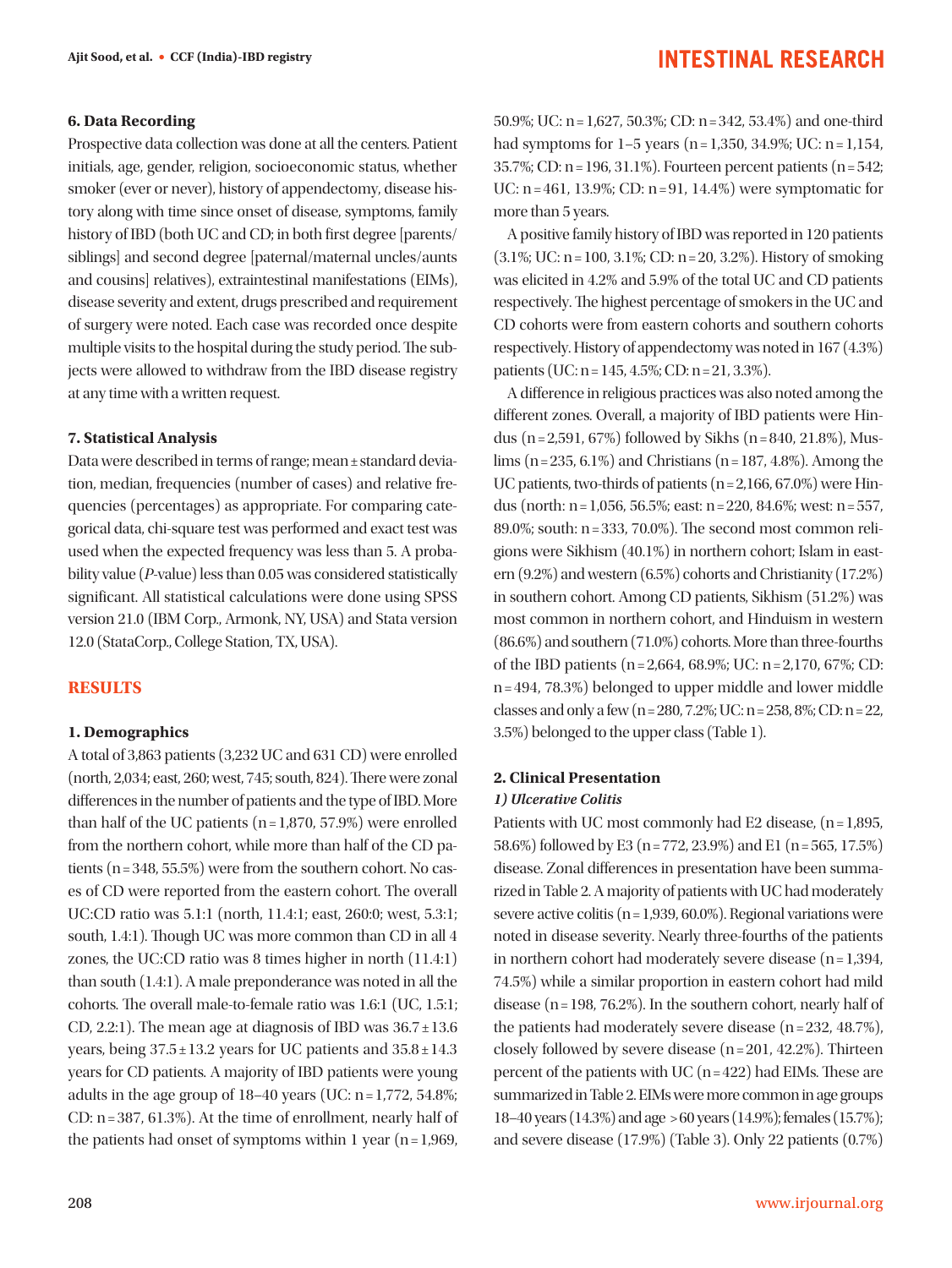| Variable                            | Total        |              |            | Ulcerative colitis |            |              |              |              | Crohn's disease |            |            |
|-------------------------------------|--------------|--------------|------------|--------------------|------------|--------------|--------------|--------------|-----------------|------------|------------|
|                                     |              | <b>North</b> | East       | West               | South      | Total        | <b>North</b> | East         | West            | South      | Total      |
| No. of patients                     | 3,863        | 1,870 (57.9) | 260 (8.0)  | 626 (19.4)         | 476 (14.7) | 3,232        | 164 (26)     | $\circ$      | 119 (18.9)      | 348 (55.2) | 631        |
| Sex                                 |              |              |            |                    |            |              |              |              |                 |            |            |
| Male                                | 2,363 (61.2) | 1,070 (57.2) | 194 (74.6) | 360 (57.5)         | 306 (64.3) | 1,930 (59.7) | 118 (72.0)   | $\circ$      | 74 (62.2)       | 241 (69.3) | 433 (68.6) |
| Female                              | 1,500 (38.8) | 800 (42.8)   | 66 (25.4)  | 266 (42.5)         | 170 (35.7) | 1,302 (40.3) | 46 (28.0)    | $\circ$      | 45 (37.8)       | 107 (30.7) | 198 (31.4) |
| Ratio of male:female                | 1.6:1        | 1.3:1        | 2.9:1      | 1.4:1              | 1.8:1      | 1.5:1        | 2.6:1        | $\Gamma$ .   | 1.6:1           | 2.3:1      | 2.2:1      |
| Age at diagnosis (yr)               |              |              |            |                    |            |              |              | $\,$ l       |                 |            |            |
| $rac{8}{\sqrt{2}}$                  | 216 (5.6)    | 135(7.2)     | 6(2.4)     | 12(1.9)            | 29(6.1)    | 182(5.6)     | 9(5.5)       |              | 2(1.7)          | 23 (6.6)   | 34(5.4)    |
| $18 - 40$                           | 2,159 (55.9) | 958 (51.2)   | 116 (44.6) | 437 (69.8)         | 261 (54.8) | 1,772 (54.8) | 82 (50.0)    |              | 96 (82.7)       | 209 (60.0) | 387 (61.3) |
| $41 - 60$                           | 1,240(32.1)  | 620 (33.1)   | 130 (50.0) | 138 (22.0)         | 142(29.8)  | 1,030 (31.9) | 73 (44.5)    |              | 21 (17.6)       | 116 (33.3) | 210 (33.3) |
| $\frac{5}{6}$                       | 248 (6.4)    | 157 (8.4)    | 8(3.1)     | 39 (6.2)           | 44 (9.2)   | 248 (7.7)    | $\circ$      |              | $\circ$         | $\circ$    | $\circ$    |
| Duration of symptoms (yr)           |              |              |            |                    |            |              |              |              |                 |            |            |
| $\frac{1}{\sqrt{2}}$                | 1,969 (50.9) | 816 (43.6)   | 208 (80.0) | 258 (41.2)         | 345 (72.5) | 1,627 (50.3) | 74 (45.1)    |              | 12(10.1)        | 256 (73.6) | 342 (53.4) |
| $1 - 5$                             | 1,350 (34.9) | 690 (36.9)   | 52 (20.0)  | 319 (51.0)         | 93 (19.5)  | 1,154(35.7)  | 60 (36.6)    |              | 62(52.1)        | 74 (21.3)  | 196(31.1)  |
| $\frac{5}{2}$                       | 542 (14)     | 364 (19.5)   | $\circ$    | 49 (7.8)           | 38 (8.0)   | 451 (13.9)   | 30(18.3)     |              | 45 (37.8)       | 18(5.2)    | 91 (14.4)  |
| Smokers                             |              |              |            |                    |            |              |              | $\mathsf I$  |                 |            |            |
| Never                               | 3,692 (95.6) | 1,830 (97.9) | 226 (86.9) | 597 (95.4)         | 445 (93.5) | 3,098 (95.9) | 160 (97.6)   |              | 117 (98.3)      | 317(91.1)  | 594 (94.1) |
| Ever                                | 171(4.4)     | 40 (2.1)     | 34(13.1)   | 29(4.6)            | 31 (6.5)   | 134(4.1)     | 4(2.4)       |              | 2(1.7)          | 31(8.9)    | 37 (5.9)   |
| Appendectomy                        |              |              |            |                    |            |              |              | $\mathbb{F}$ |                 |            |            |
| Yes                                 | 167(4.3)     | 113 (6.0)    | 2(0.8)     | 9(1.4)             | 22(4.6)    | 146(4.5)     | 4(2.4)       |              | 4(3.4)          | 13(3.7)    | 21(3.3)    |
| Family history                      |              |              |            |                    |            |              |              | $\mathsf I$  |                 |            |            |
| Positive                            | 120(3.10)    | 76 (4.1)     | $\circ$    | 19(3.0)            | 5(1.1)     | 100(3.1)     | 5(3.0)       |              | 4(3.4)          | 11(3.2)    | 20 (3.16)  |
| Religion                            |              |              |            |                    |            |              |              | $\mathsf I$  |                 |            |            |
| Hindu                               | 2,591 (67)   | 1,056 (56.5) | 220 (84.6) | 557 (89.0)         | 333 (70.0) | 2,166 (67.0) | 75 (45.7)    |              | 103 (86.6)      | 247 (71.0) | 425 (67.4) |
| Sikh                                | 840 (21.8)   | 750 (40.1)   | $\circ$    | 1(0.2)             | 2(0.4)     | 753 (23.3)   | 84 (51.2)    |              | $\circ$         | 3(0.9)     | 87 (13.8)  |
| Muslim                              | 235(6.1)     | 61 (3.3)     | 24(9.2)    | 41 (6.5)           | 59 (12.4)  | 185(5.7)     | $\circ$      |              | 10(8.4)         | 40 (11.5)  | 50 (7.9)   |
| Christian                           | 187(4.8)     | 3(0.2)       | 16 (6.2)   | 26(4.2)            | 82 (17.2)  | 127(3.9)     | $\circ$      |              | 2(1.7)          | 58 (16.7)  | 60 (9.5)   |
| Others                              | 10(0.3)      | $\circ$      | $\circ$    | 1(0.2)             | $\circ$    | 1(0.0)       | 5(3.0)       |              | 4(3.4)          | $\circ$    | 9(1.4)     |
| Socioeconomic status                |              |              |            |                    |            |              |              |              |                 |            |            |
| Upper                               | 280 (7.2)    | 82 (4.4)     | 94 (36.2)  | 8(1.3)             | 74 (15.5)  | 258 (8)      | 7(4.3)       |              | 3(2.5)          | 12(3.4)    | 22(3.5)    |
| Upper middle                        | 946 (24.5)   | 416 (22.2)   | 102(39.2)  | 153 (24.4)         | 128 (26.9) | 799 (24.7)   | 33 (20.1)    |              | 29 (24.4)       | 85 (24.4)  | 147(23.3)  |
| Lower middle                        | 1,718(44.5)  | 876 (46.8)   | 58 (22.3)  | 330 (52.7)         | 107(22.5)  | 1,371(42.4)  | 92(56.1)     |              | 81 (68.1)       | 174(50)    | 347 (55)   |
| Upper lower                         | 919 (23.8)   | 496 (26.5)   | 6(2.3)     | 135(21.6)          | 167(35.1)  | 804 (24.9)   | 32(19.5)     |              | 6(5.0)          | 77 (22.1)  | 115(18.2)  |
| Lower                               | $\circ$      | $\circ$      | $\circ$    | $\circ$            | $\circ$    | $\circ$      | $\circ$      |              | $\circ$         | $\circ$    | $\circ$    |
| Values are presented as number (%). |              |              |            |                    |            |              |              |              |                 |            |            |

**Table 1.** Demographic Data of Enrolled Patients

Table 1. Demographic Data of Enrolled Patients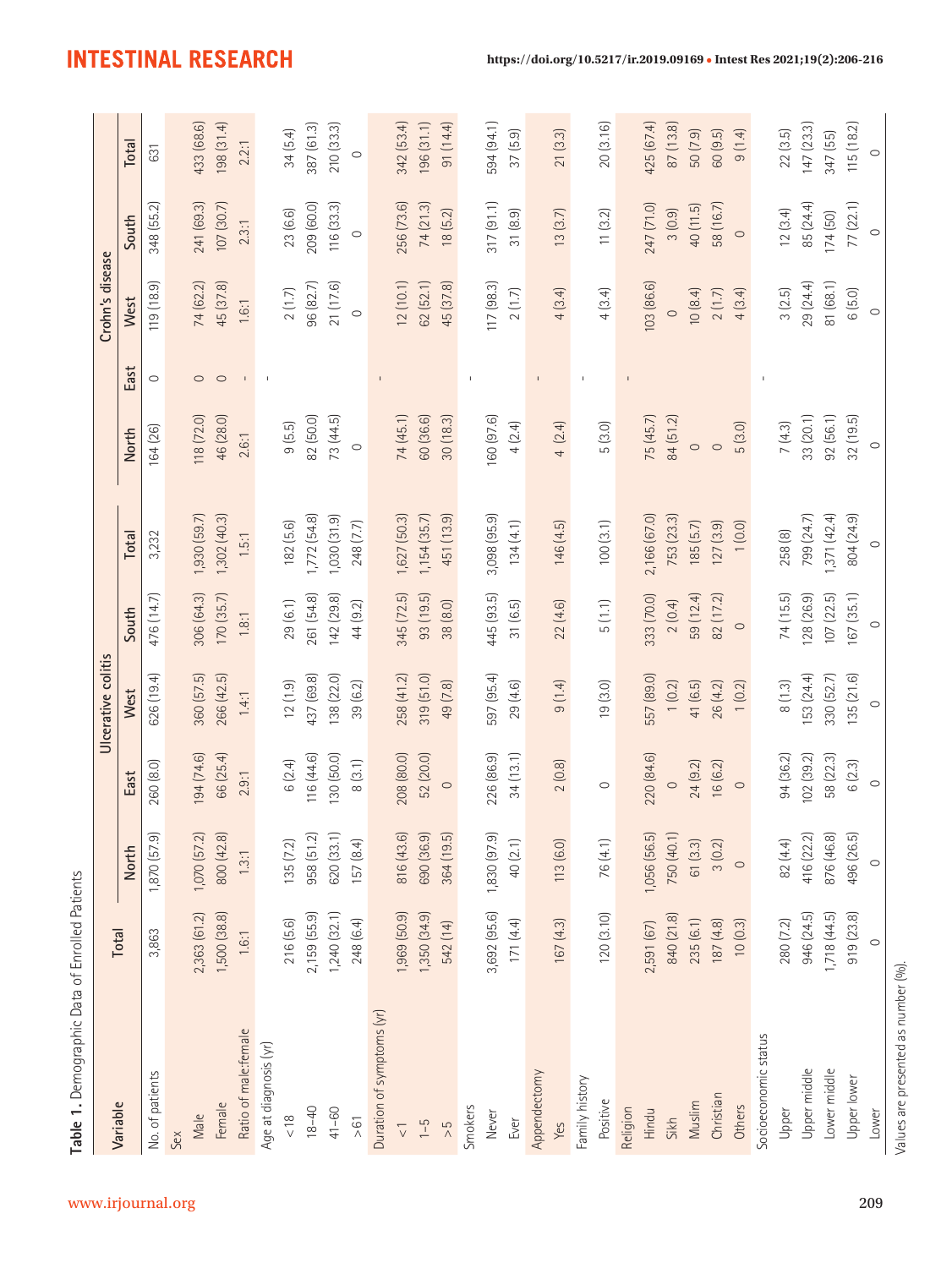| Clinical presentation                                                                                                                                                                  | Total              |              |                | Ulcerative colitis |            |              |            |                   | Crohn's disease |                   |            |
|----------------------------------------------------------------------------------------------------------------------------------------------------------------------------------------|--------------------|--------------|----------------|--------------------|------------|--------------|------------|-------------------|-----------------|-------------------|------------|
|                                                                                                                                                                                        |                    | North        | East           | West               | South      | Total        | North      | East <sup>a</sup> | West            | South             | Total      |
| Montreal classification                                                                                                                                                                |                    |              |                |                    |            |              |            |                   |                 |                   |            |
| 山                                                                                                                                                                                      | 565 (17.5)         | 386 (20.6)   | 20(7.7)        | 70(11.2)           | 89 (18.7)  | 565 (17.5)   |            |                   |                 |                   |            |
| $\Xi$                                                                                                                                                                                  | 1,895 (58.6)       | 1,050 (56.1) | 238 (91.5)     | 341 (54.5)         | 266 (55.9) | 1,895 (58.6) |            |                   |                 |                   |            |
| E                                                                                                                                                                                      | 772 (23.9)         | 434 (23.2)   | 2(0.8)         | 215 (34.3)         | 121(25.4)  | 772 (23.9)   |            |                   | $\bar{1}$       |                   |            |
| $\overline{z}$                                                                                                                                                                         | 34(5.4)            |              |                |                    |            |              | 9(5.5)     |                   | $2(1.7)$        | 23 (6.6)          | 34(5.4)    |
| $\lambda$                                                                                                                                                                              | 387 (61.3)         |              |                | $\pm$              |            |              | 82 (50.0)  |                   | 96 (80.7)       | <b>209 (60.1)</b> | 387 (61.3) |
| $\lambda$                                                                                                                                                                              | 210 (33.3)         |              |                |                    |            |              | 73 (44.5)  |                   | 21(17.6)        | 116 (33.3)        | 210 (33.3) |
| $\overline{B}$                                                                                                                                                                         | 504 (79.9)         |              |                | - 11               |            | $\mathbf{I}$ | 125 (76.2) |                   | 72(60.5)        | 307 (88.2)        | 504 (79.9) |
| B <sub>2</sub>                                                                                                                                                                         | 106 (16.8)         | п.           |                |                    |            |              | 33 (20.1)  |                   | 47 (39.5)       | 26(7.5)           | 106 (16.8) |
| B3                                                                                                                                                                                     | 21(3.3)            |              |                |                    |            |              | 6(3.7)     |                   | $\circ$         | 15(4.3)           | 21(3.3)    |
| $\Box$                                                                                                                                                                                 | 194 (30.8)         |              |                |                    |            |              | 76 (46.3)  |                   | 16 (13.4)       | 102(29.3)         | 194 (30.8) |
| $\supseteq$                                                                                                                                                                            | 195 (30.9)         |              |                |                    |            |              | 55 (33.5)  |                   | 71 (59.7)       | 69 (19.8)         | 195 (30.9) |
| $\mathbb{C}$                                                                                                                                                                           | 229 (36.3)         |              | $\mathbb{I}$   |                    |            |              | 26(15.9)   |                   | 32 (26.9)       | 171 (49.1)        | 229 (36.3) |
| 그                                                                                                                                                                                      | 13(2.1)            | $\mathbb{L}$ |                |                    |            |              | 7(4.3)     |                   | $\circ$         | 6(1.7)            | 13(2.1)    |
| $\sim$                                                                                                                                                                                 | 10(1.6)            |              | $\blacksquare$ |                    |            |              | 2(1.2)     |                   | $\circ$         | 8(2.3)            | 10(1.6)    |
| Disease severity <sup>b</sup>                                                                                                                                                          |                    |              |                |                    |            |              |            | $\mathbb{L}$      |                 |                   |            |
| Mild                                                                                                                                                                                   | 721 (18.7)         | 179 (9.6)    | 198 (76.2)     | 207 (33.1)         | 43 (9.0)   | 627 (19.4)   | 13(7.9)    |                   | 31 (26.1)       | 50 (14.4)         | 94 (14.9)  |
| Moderate                                                                                                                                                                               | 2,354 (60.9)       | 1,394(74.5)  | 60 (23.1)      | 253 (40.4)         | 232 (48.7) | 1,939 (60.0) | 148 (90.2) |                   | 80 (67.2)       | 187 (53.7)        | 415 (65.8) |
| Severe                                                                                                                                                                                 | 788 (20.4)         | 297 (15.9)   | 2(0.8)         | 166 (26.5)         | 201 (42.2) | 666 (20.6)   | 3(1.8)     |                   | 8(6.7)          | 111(31.9)         | 122 (19.3) |
| Extraintestinal manifestations                                                                                                                                                         |                    |              |                |                    |            |              |            | $\mathbf I$       |                 |                   |            |
| Total                                                                                                                                                                                  | 552 (14.9)         | 214(11.4)    | $\circ$        | 116 (18.5)         | 92(19.3)   | 422 (13.1)   | 30(18.3)   |                   | 9(7.6)          | 91(26.1)          | 130 (20.6) |
| Musculoskeletal                                                                                                                                                                        | 150(3.9)           | 16(0.9)      | $\circ$        | 89 (14.2)          | 23(4.8)    | 128(4.0)     | 4(2.4)     |                   | $\circ$         | 18(5.2)           | 22(3.5)    |
| Cardiovascular                                                                                                                                                                         | 5(0.1)             | $\circ$      | $\circ$        | $\circ$            | 3(0.6)     | 3(0.1)       | 1(0.6)     |                   | $\circ$         | 1(0.3)            | 2(0.3)     |
| Genitourinary amyloidosis                                                                                                                                                              | 111(2.9)           | 65 (3.5)     | $\circ$        | $\circ$            | 2(0.4)     | 67(2.1)      | 9(5.5)     |                   | $\circ$         | 35 (10.1)         | 44 (7.0)   |
| Glomerulonephritis                                                                                                                                                                     | 6 <sub>(0.2)</sub> |              |                |                    |            |              | $3(1.8)$   |                   |                 | 3(0.9)            | 6 (0.9)    |
| Hepatobiliary                                                                                                                                                                          | 81(2.1)            | 2(0.1)       | $\circ$        | 11(1.8)            | 29 (6.1)   | 42 (1.3)     | $\circ$    |                   | $\circ$         | 39(11.2)          | 39 (6.2)   |
| Dermatologic                                                                                                                                                                           | 60(1.6)            | 4(0.2)       | $\circ$        | 20(3.2)            | 10(2.1)    | 34(1.1)      | 2(1.2)     |                   | 5(4.2)          | 19(5.5)           | 26(4.1)    |
| Hematological                                                                                                                                                                          | 21(0.5)            | $\circ$      | $\circ$        | $\circ$            | 12(2.5)    | 12(0.4)      | $\circ$    |                   | $\circ$         | 9(2.6)            | 9(1.4)     |
| Neurological (seizures)                                                                                                                                                                | 3(0.1)             | 2(0.1)       | $\circ$        | $\circ$            | $\circ$    | 2(0.1)       | $\circ$    |                   | $\circ$         | 1(0.3)            | 1(0.2)     |
| Ophthalmological                                                                                                                                                                       | 54 (1.4)           | 2(0.1)       | $\circ$        | 21(3.4)            | 5(1.1)     | 28 (0.9)     | 5(3.0)     |                   | 5(4.2)          | 16 (4.6)          | 26 (4.1)   |
| Pulmonary                                                                                                                                                                              | 3(0.1)             | $\circ$      | $\circ$        | $\circ$            | $\circ$    | $\circ$      | $\circ$    |                   | $\circ$         | 3(0.9)            | 3(0.5)     |
| Pancreatitis                                                                                                                                                                           | 1(0.0)             | $\circ$      | $\circ$        | $\circ$            | $\circ$    | $\circ$      | $\circ$    |                   | $\circ$         | (0.3)             | 1(0.2)     |
| Colon cancer                                                                                                                                                                           |                    |              |                |                    |            |              |            | $\mathbf{I}$      |                 |                   |            |
| Yes                                                                                                                                                                                    | 26(0.7)            | 2(0.1)       | $\circ$        | 17(2.7)            | 3(0.6)     | 22(0.7)      | 1 (0.6)    |                   | $\circ$         | 3(0.9)            | 4(0.6)     |
| "No cases of Crohn's disease were reported from the eastern cohort.<br>"Ulcerative colitis: Mayo score, Crohn's disease: Harvey Bradshaw Index.<br>Values are presented as number (%). |                    |              |                |                    |            |              |            |                   |                 |                   |            |

210 www.irjournal.org

### **INTESTINAL RESEARCH**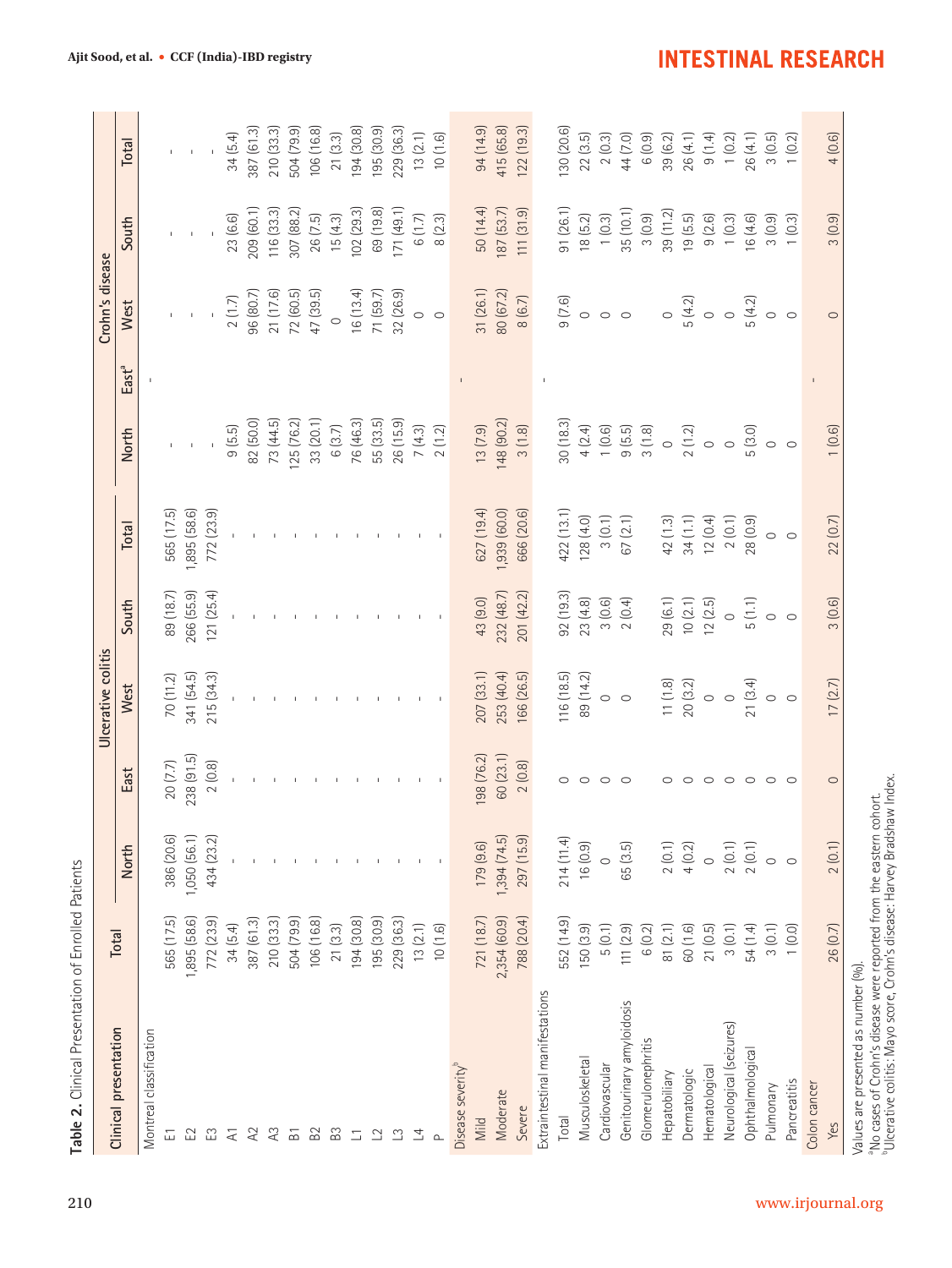#### **Table 3.** Extraintestinal Manifestations

| Variable                  |              | <b>Extraintestinal manifestations</b> |       |          | P-value |
|---------------------------|--------------|---------------------------------------|-------|----------|---------|
|                           | <b>No</b>    | Yes                                   | Total | $\chi^2$ |         |
| Ulcerative colitis        |              |                                       |       |          |         |
| Age group (yr)            |              |                                       |       | 10.756   | 0.029   |
| $18 - 40$                 | 1,688 (86.4) | 266 (13.6)                            | 1,954 |          |         |
| $41 - 60$                 | 910 (88.3)   | 120 (11.7)                            | 1,030 |          |         |
| >60                       | 200 (85.1)   | 35 (14.9)                             | 235   |          |         |
| Sex                       |              |                                       |       | 13.878   | 0.000   |
| Female                    | 1,097 (84.3) | 205(15.7)                             | 1,302 |          |         |
| Male                      | 1,713 (88.8) | 217 (11.2)                            | 1,930 |          |         |
| Extent                    |              |                                       |       | 16.895   | 0.000   |
| Left sided                | 1,643 (86.7) | 252 (13.3)                            | 1,895 |          |         |
| Pancolitis                | 649 (84.1)   | 123 (15.9)                            | 772   |          |         |
| Proctitis                 | 518 (91.7)   | 47(8.3)                               | 565   |          |         |
| Disease severity          |              |                                       |       | 26.133   | 0.000   |
| Mild                      | 575 (91.7)   | 52(8.3)                               | 627   |          |         |
| Moderate                  | 1,688 (87.1) | 251 (12.9)                            | 1,939 |          |         |
| Severe                    | 547 (82.1)   | 119 (17.9)                            | 666   |          |         |
| Immunosuppressant         |              |                                       |       | 36.233   | 0.000   |
| None                      | 1,897 (84.6) | 346 (15.4)                            | 2,243 |          |         |
| Yes                       | 913 (92.3)   | 76 (7.7)                              | 989   |          |         |
| Crohn's disease           |              |                                       |       |          |         |
| Age at diagnosis (yr)     |              |                                       |       | 12.745   | 0.002   |
| $1 - 16$                  | 33 (97.1)    | 1(2.9)                                | 34    |          |         |
| $17 - 40$                 | 315 (81.4)   | 72 (18.6)                             | 387   |          |         |
| >40                       | 154 (73.0)   | 57 (27.0)                             | 211   |          |         |
| Sex                       |              |                                       |       | 0.002    | 0.965   |
| Female                    | 157 (79.3)   | 41 (20.7)                             | 198   |          |         |
| Male                      | 344 (79.4)   | 89 (20.6)                             | 433   |          |         |
| Extent                    |              |                                       |       | 15.030   | 0.005   |
| Colon                     | 154 (83.2)   | 31 (16.8)                             | 185   |          |         |
| Colon+small intestine     | 185 (80.8)   | 44 (19.2)                             | 229   |          |         |
| Perianal                  | 10 (100)     | $\mathbf 0$                           | 10    |          |         |
| Proximal gastrointestinal | 13 (100)     | 0                                     | 13    |          |         |
| Small intestine           | 139 (71.6)   | 55 (28.4)                             | 194   |          |         |
| Disease presentation      |              |                                       |       | 12.092   | 0.002   |
| Fistulizing               | 19 (90.5)    | 2(9.5)                                | $21$  |          |         |
| Inflammatory              | 386 (76.6)   | 118 (23.4)                            | 504   |          |         |
| Stricturing               | 96 (90.6)    | 10(9.4)                               | 106   |          |         |
| Disease severity          |              |                                       |       | 44.051   | 0.000   |
| Mild                      | 85 (90.4)    | 9(9.6)                                | 94    |          |         |
| Moderate                  | 345 (83.1)   | 70 (16.9)                             | 415   |          |         |
| Severe                    | 71 (58.2)    | 51(41.8)                              | 122   |          |         |
| Immunosuppressant         |              |                                       |       | 0.340    | 0.560   |
| None                      | 234 (80.4)   | 57 (19.6)                             | 291   |          |         |
| Yes                       | 267 (78.5)   | 73 (21.5)                             | 340   |          |         |

Values are presented as number (%).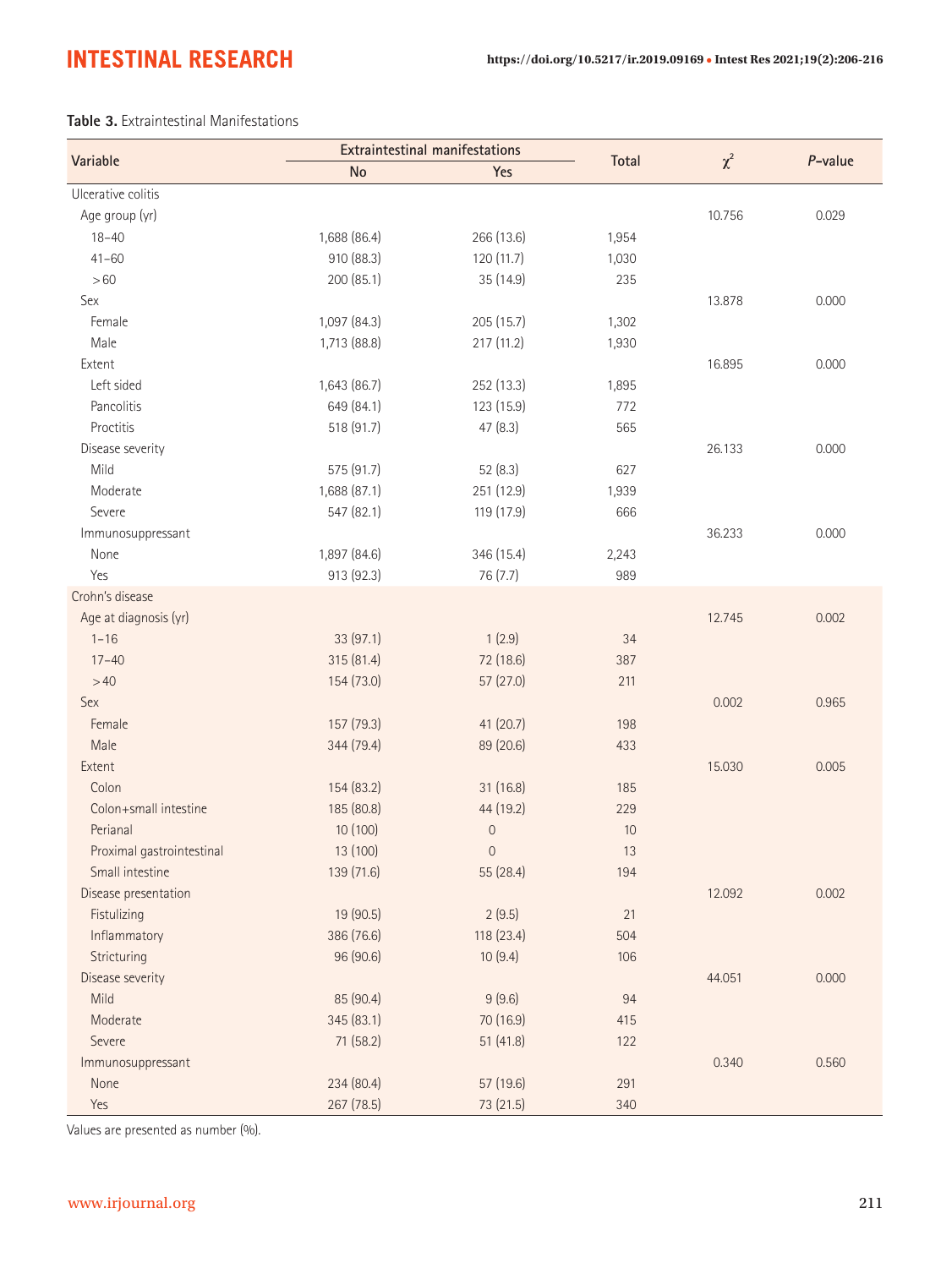had history of colon cancer.

#### *2) Crohn's Disease*

Among the CD patients, the most common age at diagnosis was  $17-40$  years (n = 387, 61.3%). Overall, the commonest disease location was L3 (36.29%), followed by L1 (30.74%), and L2 (29.31%). However, there was a significant regional variation in the disease location (*P*< 0.001). The most common locations were L1 (46.3%); L2 (59.7%), and L3 (49.1%) in the northern, western and southern cohorts respectively. Fourfifths of the patients presented with non-stricturing, non-penetrating  $(B1)$  disease  $(n = 504, 79.9\%)$ . The disease was moderately severe in a majority of patients  $(n=415, 65.8\%)$ . Severe disease was seen in 122 out of 631 patients (19.3%), and the maximum number (111/122, 90.1%) were from the southern cohort. One-fifth of the patients  $(n=130, 20.6\%)$  developed EIMs. EIMs were most commonly reported from the southern cohort (n = 91, 26.1%). When analyzed, EIMs were more commonly associated with age > 40 years (27.0%); ileal disease (28.4%); non-stricturing and non-penetrating (B1) disease behavior (23.4%); and severe disease (41.8%) (Table 3). Only 4 out of 631 patients (0.6%) had history of colon cancer.

#### **3. Prescribing Pattern and Treatment**

Of a total 3,863 IBD patients, 3,825 (99.0%) received aminosalicylates. The distribution of the use of various groups of drugs is mentioned in Table 4. Among the UC patients, 1,354 patients (41.9%) received steroids. A majority of these patients were from the northern  $(n = 781, 41.8\%)$  and western  $(n = 335, 53.5\%)$ cohorts. The patients of  $30\%$  (n = 989) received azathioprine, with the maximum proportion being in eastern cohort  $(n = 238, 91.5\%)$ . Biologics and biosimilars were used in 41 patients (1.3%), the proportion of these patients was highest in eastern (3.1%) followed by northern (1.5%) cohorts. Surgical intervention was needed in 46 patients (1.2%), most commonly in the northern cohort (2.1%).

Among the CD cohort, 244 out of 631 patients (38.7%) were on corticosteroids. Corticosteroid use was noted in a higher proportion of patients in the western (52.9%) and northern (51.2%) cohorts than from southern cohort (27.9%). Use of immunosuppressants (azathioprine) was reported in 340 patients (53.9%) and biologics in 16 patients (2.5%). Both these drugs were most commonly used in the southern cohort (azathioprine: n = 231, 66.4%; biologics: n = 14, 4.2%). Thirty patients (4.8%) had past history of use of antitubercular therapy, this was reported most commonly from the western cohort  $(n=29, 24.4\%)$ . A total of Table 4. Prescribing Pattern and Treatment in Enrolled Patients **Table 4.** Prescribing Pattern and Treatment in Enrolled Patients

| Variable                                                   | <b>Total</b>              |            |                     | Ulcerative colitis |            |              |           |                   | Crohn's disease |            |            |
|------------------------------------------------------------|---------------------------|------------|---------------------|--------------------|------------|--------------|-----------|-------------------|-----------------|------------|------------|
|                                                            |                           | North      | East                | <b>West</b>        | South      | Total        | North     | East <sup>a</sup> | West            | South      | Total      |
| 5-ASA                                                      | 3,825 (99.0) 1,852 (99.0) |            | (99.2)<br>258       | 619 (98.9)         | 469 (98.5) | 3,198 (98.9) | 60 (97.6) |                   | 119 (100)       | 348 (100)  | 627 (99.4) |
| <b>Corticosteroids</b>                                     | 1,598(41.4)               | 781 (41.8) | 64 (24.6)           | 335 (53.5)         | 174 (36.6) | 1,354(41.9)  | 84(51.2)  |                   | 63 (52.9)       | 97 (27.9)  | 244 (38.7) |
| Azathioprine                                               | 1,329 (34.4)              | 481 (25.7) | (91.5)<br>238       | 142(22.7)          | 128 (26.9) | 989 (30.6)   | 43 (26.2) |                   | 66 (55.5)       | 231 (66.4) | 340 (53.9) |
| <b>Biologics</b>                                           | 57(1.5)                   | 28(1.5)    | $(3.1)$<br>$\infty$ |                    | 5(1.1)     | 41 (1.3)     | 2(1.2)    |                   |                 | 14(4.2)    | 16(2.5)    |
|                                                            | 33 <sub>(0.9)</sub>       | 1(0.1)     |                     | (0.2)              | 2(0.4)     | 3(0.1)       | $(0.6)$   |                   | 29 (24.4)       |            | 30(4.8)    |
| Surgery                                                    | 110(2.8)                  | 39(2.1)    | (0.4)               | (0.2)              | 5(1.1)     | 46 (1.4)     | 22(13.4)  |                   | 28 (23.5)       | 14(4.0)    | 64 (10.1)  |
| /alues are presented as number (%).                        |                           |            |                     |                    |            |              |           |                   |                 |            |            |
| No cases of Crohn's disease were reported from the eastern |                           |            | cohort              |                    |            |              |           |                   |                 |            |            |

# **INTESTINAL RESEARCH**

5-ASA, 5-aminosalicylic acid; ATT, anti-tubercular therapy.

5-ASA, 5-aminosalicylic acid; ATI, anti-tubercular therapy.

212 www.irjournal.org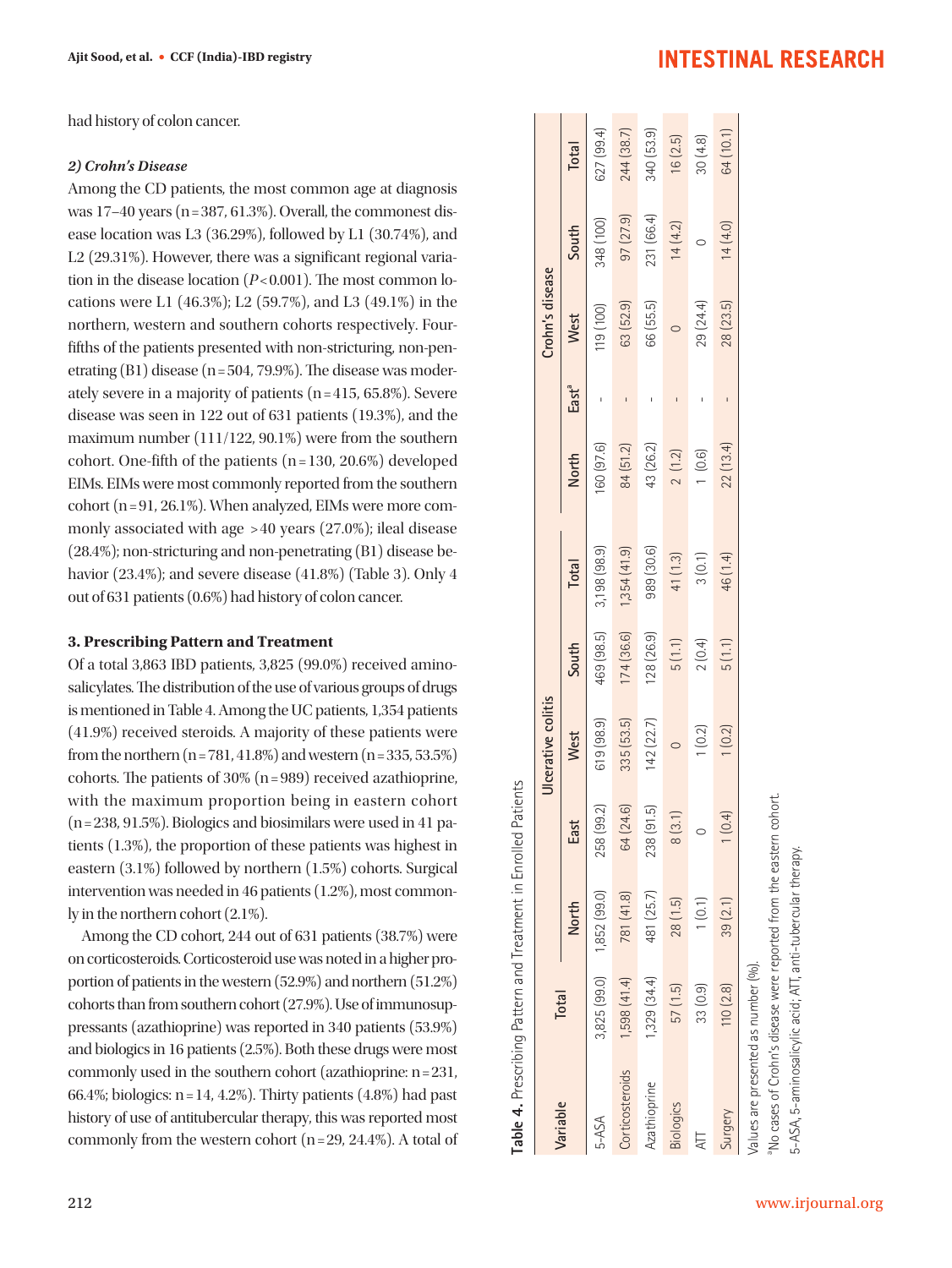10.14% patients underwent surgery for CD, the rates of surgical intervention were highest in the western cohort (23.5%).

#### **DISCUSSION**

IBD has been increasingly reported from South Asia and South East Asia in the last two decades. Though the prevalence of IBD in India is lesser than that in the West, considering a population of 1.3 billion, the disease burden seems to be the highest worldwide.17 Despite the rapidly increasing numbers of IBD patients, there are significant gaps in the knowledge of epidemiology and risk factors.<sup>18</sup> The present national IBD registry is an attempt to assess the demographic profile of patients from 4 different geographical zones in India.

The results of national IBD registry show significant differences in the demographic profile of the patient cohorts from the 4 geographical regions of India. UC was more common than CD, with a UC:CD ratio of 5.1:1. However, more than half of the UC patients were reported from the northern cohort and a majority of CD patients were from south. This north-south divide lends credence to the potential contribution of environmental (e.g., social, cultural, behavioral) risk factors apart from genetic predisposition. This derives support from the population genetic studies which have demonstrated that: (1) the genomic structure of contemporary Indian populations arose from different proportions of ancestral components namely Ancestral North Indians (ANI), Ancestral South Indians (ASI), Ancestral Austro-Asiatic and Ancestral Tibeto-Burman; (2) North Indians (NI) and South Indians (SI) have a higher proportion of ANI and ASI respectively; (3) ANI show higher genetic affinity with West Eurasians and ASI is distantly related to indigenous Andaman Islanders.<sup>19</sup> The genetic relatedness between NI and Caucasians is in line with studies wherein shared and unique UC genetic risk has been observed between these 2 populations.20-22 Association of autophagy related gene (*IRGM* gene) SNPs (rs1000113, rs9637876, and rs13361189) with CD has been reported from south India.<sup>23</sup> A recent study demonstrated similar genetic landscape with most of the common variants shared between NI and SI, however signatures of recent adaptation unique to the 2 study populations were identified, which may have contributed to genetic differentiation of some genomic regions between NI and SI, and resulted in a varying prevalence of genetic disorders or differential susceptibility to diseases in the 2 populations. $^{24}$ 

India has diverse cultures, religious beliefs, diets and climates. A majority of Sikhs reside in northern states of India. The northern cohort therefore had the highest percentage of Sikhs. Sikhism prohibits smoking and the latter has been shown to be a risk factor in development of CD.25,26 This may be one of the factors contributing to the lesser prevalence of CD in the northern cohort. An epidemiological study among South Asian migrants and European residents of Leicestershire has also shown a higher risk of UC among Sikhs and a less risk among Muslims.<sup>27</sup> Further studies are required to assess genetic and environmental factors in Sikhs which may predispose them to UC. Indian diet is also very diverse and relates to social identity, religion and cultural factors.28,29 These differences in diet may in turn result in differences in gut microbial composition and diversity.

The mean age at diagnosis of IBD was 36.7 ± 13.6 years and the age distribution was similar in all 4 zones. This was in contradiction to the Western data where IBD has a bimodal age distribution, with a second peak at  $60-79$  years.<sup>30</sup> Also, unlike West where CD presents 5–10 years earlier than UC, the age distribution in our population was similar, i.e.  $37.5 \pm 13.2$  years for UC and  $35.8 \pm 14.3$  years for CD.<sup>31</sup> A male preponderance was noted for both UC and CD (ratio of male:female was 1.6:1 [UC, 1.5:1 and CD, 2.2:1]). Similar findings have been reported from other Indian and Asian studies.<sup>32-35</sup> However this is contrary to Western data, where gender distribution is either equal or has slight male preponderance in UC, and a female preponderance is noted in CD.<sup>18</sup> The male preponderance could be related to higher prevalence of smoking or a socio-referral bias, as in some areas of India females have lesser access to medical care. Family history of IBD was elicited in 3% IBD patients (UC, 3.1% and CD, 3.16%), which was similar to other Indian and Asian studies but strikingly less than the Western data.<sup>36-38</sup> Given the intertwined effects of genes and environment on complex disorders such as IBD, varied disease presentation in different zones of India could be secondary to the combined role of genetic effects and disease-promoting environment on intra-population variation in UC and CD. This however needs further studies. The rate of perianal disease modifier was very low in this study and this finding was different from other Asian studies. The perianal disease modifier in this registry refers to fistulizing perianal disease, hence lower rates. The fistulizing disease was confirmed by physical examination, fistulograms or MRI pelvis. Some patients of perianal disease may have been missed due to incomplete data from different centers. However, the proportion of these patients is not expected to be high.

The treatment practices in IBD patients were variable in different zones. Though 5-aminosalicylates were administered to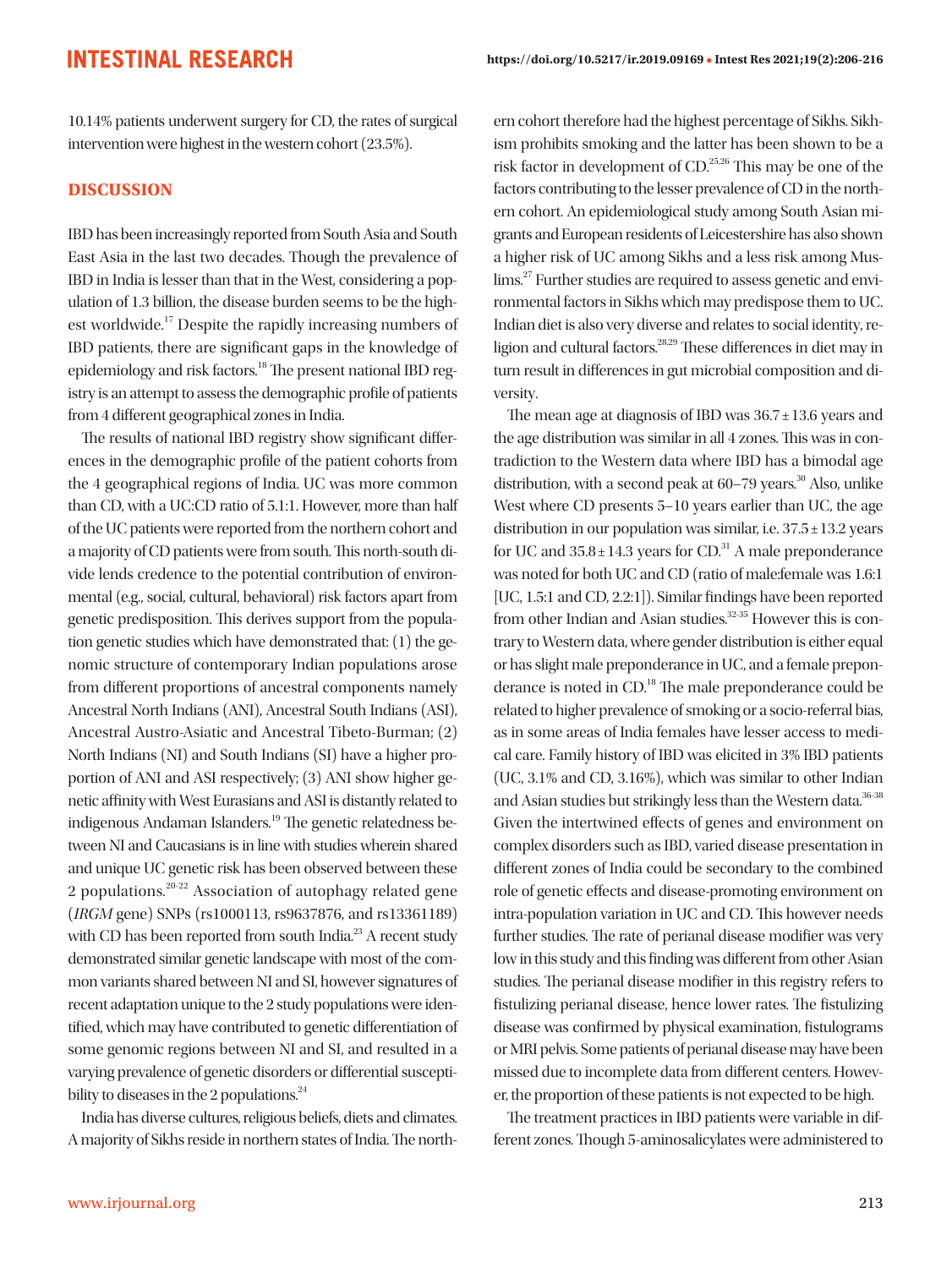nearly all patients, the use of immunosuppressants, biologics and surgical intervention varied in different zones. Differentiating intestinal tuberculosis from CD is challenging in developing countries. When in doubt, patients were treated with antitubercular therapy first and were included only if there was no response to anti-tubercular therapy. This is evident from the fact nearly 5% patients  $(n=33)$  with CD had previously been treated with anti-tubercular therapy, the maximum proportion being in the western cohort. Surgical interventions were more commonly required in patients with CD (10.1%), as compared to UC (1.4%). Amongst the patients with CD, maximum number of surgeries was reported from the south, probably due to the severest disease in this cohort.

There are a few limitations of our registry. These include the non-inclusion of the follow-up period for treatment responses; limited participation of centers in the eastern and western India and missing data from few centers. The prevalence of IBD in India cannot be calculated due to these limitations. However, despite these limitations, the results of this IBD registry will be very helpful in healthcare decision taking for Indian medical fraternity. It may lay the foundation for a prospectively maintained national IBD registry for the survey of patient demographics and evaluation of the quality of healthcare for IBD patients. In addition to this, this may provide a better understanding of the incidence and progression of the disease in India.

#### **ADDITIONAL INFORMATION**

#### **Funding Source**

The authors received no financial support for the research, authorship, and/or publication of this article.

#### **Conflict of Interest**

Sood A and Puri AS are editorial board members of the journal but did not involve in the peer reviewer selection, evaluation, or decision process of this article. No other potential conflicts of interest relevant to this article were reported.

#### **Author Contribution**

Conception and design: Sood A, Midha V. Supervision, analysis and interpretation of the data: Sood A, Midha V. Collection: Kaur K, Mahajan R, Singh A, Sharma S, Puri AS, Goswami B, Desai D, Pai CG, Peddi K, Philip M, Kochhar R, Nijhawan S, Bhatia S, Rao NS. Drafting of the article: all authors. Critical revision of the article for important intellectual content: all authors. Final approval of the article: all authors.

#### **ORCID**

Sood A https://orcid.org/0000-0001-6961-6389 Kaur K https://orcid.org/0000-0002-0951-7415 Mahajan R https://orcid.org/0000-0001-6726-6151 Midha V https://orcid.org/0000-0003-0192-3969 Singh A https://orcid.org/0000-0001-7163-0454 Sharma S https://orcid.org/0000-0001-8531-492X Puri AS https://orcid.org/0000-0002-3663-2494 Desai D https://orcid.org/0000-0002-9741-5549 Pai CG https://orcid.org/0000-0003-4676-6282 Peddi K https://orcid.org/0000-0002-4524-9366 Kochhar R https://orcid.org/0000-0002-4077-6474 Bhatia S https://orcid.org/0000-0001-6132-0356

#### **REFERENCES**

- 1. Solomon DH, Shadick NA, Weinblatt ME, et al. Clinical patient registry recruitment and retention: a survey of patients in two chronic disease registries. BMC Med Res Methodol 2017;17:59.
- 2. Bergqvist D, Björck M, Säwe J, Troëng T. Randomized trials or population-based registries. Eur J Vasc Endovasc Surg 2007; 34:253-256.
- 3. Gordon H, Langholz E. The EpiCom survey: registries across Europe, epidemiological research and beyond. J Crohns Colitis 2017;11:1019-1021.
- 4. Winter DA, Karolewska-Bochenek K, Lazowska-Przeorek I, et al. Pediatric IBD-unclassified is less common than previously reported; results of an 8-year audit of the EUROKIDS registry. Inflamm Bowel Dis 2015;21:2145-2153.
- 5. Ng SC, Tang W, Ching JY, et al. Incidence and phenotype of inflammatory bowel disease based on results from the Asiapacific Crohn's and colitis epidemiology study. Gastroenterology 2013;145:158-165.
- 6. Ahuja V, Tandon RK. Inflammatory bowel disease in the Asia-Pacific area: a comparison with developed countries and regional differences. J Dig Dis 2010;11:134-147.
- 7. Al-Shamali MA, Kalaoui M, Patty I, Hasan F, Khajah A, Al-Nakib B. Ulcerative colitis in Kuwait: a review of 90 cases. Digestion 2003;67:218-224.
- 8. Tezel A, Dökmeci G, Eskiocak M, Umit H, Soylu AR. Epidemiological features of ulcerative colitis in Trakya, Turkey. J Int Med Res 2003;31:141-148.
- 9. Niv Y, Abuksis G, Fraser GM. Epidemiology of ulcerative colitis in Israel: a survey of Israeli kibbutz settlements. Am J Gastroenterol 2000;95:693-698.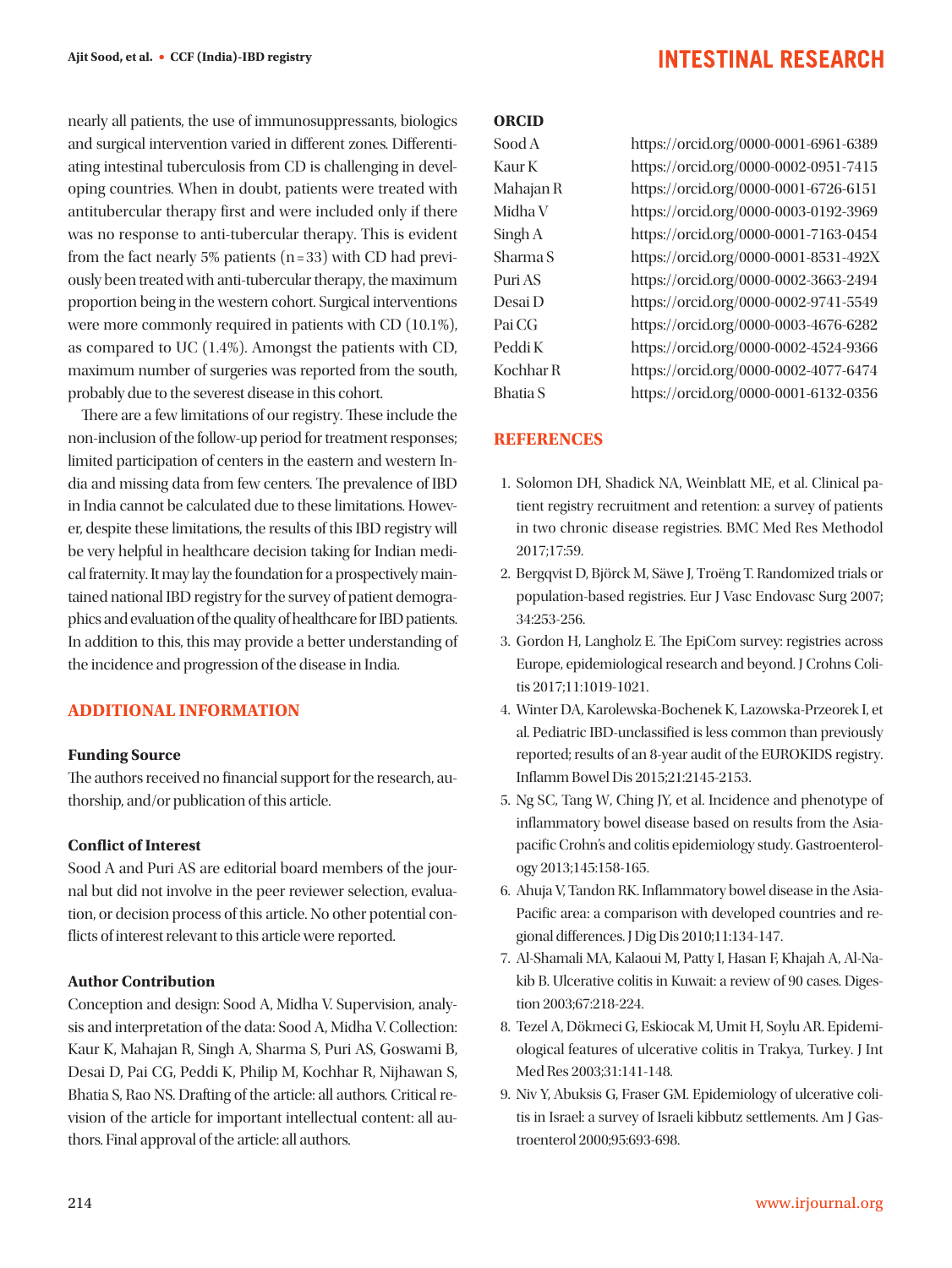- 10. Das K, Ghoshal UC, Dhali GK, Benjamin J, Ahuja V, Makharia GK. Crohn's disease in India: a multicenter study from a country where tuberculosis is endemic. Dig Dis Sci 2009;54:1099- 1107.
- 11. Munkholm P, Langholz E, Nielsen OH, Kreiner S, Binder V. Incidence and prevalence of Crohn's disease in the county of Copenhagen, 1962-87: a sixfold increase in incidence. Scand J Gastroenterol 1992;27:609-614.
- 12. Langholz E, Munkholm P, Nielsen OH, Kreiner S, Binder V. Incidence and prevalence of ulcerative colitis in Copenhagen county from 1962 to 1987. Scand J Gastroenterol 1991;26:1247- 1256.
- 13. Silverberg MS, Satsangi J, Ahmad T, et al. Toward an integrated clinical, molecular and serological classification of inflammatory bowel disease: report of a Working Party of the 2005 Montreal World Congress of Gastroenterology. Can J Gastroenterol 2005;19 Suppl A:5A-36A.
- 14. Satsangi J, Silverberg MS, Vermeire S, Colombel JF. The Montreal classification of inflammatory bowel disease: controversies, consensus, and implications. Gut 2006;55:749-753.
- 15. Schroeder KW, Tremaine WJ, Ilstrup DM. Coated oral 5-aminosalicylic acid therapy for mildly to moderately active ulcerative colitis: a randomized study. N Engl J Med 1987;317:1625- 1629.
- 16. Harvey RF, Bradshaw JM. A simple index of Crohn's-disease activity. Lancet 1980;1:514.
- 17. Singh P, Ananthakrishnan A, Ahuja V. Pivot to Asia: inflammatory bowel disease burden. Intest Res 2017;15:138-141.
- 18. Kedia S, Ahuja V. Epidemiology of inflammatory bowel disease in India: the great shift East. Inflamm Intest Dis 2017;2: 102-115.
- 19. Basu A, Sarkar-Roy N, Majumder PP. Genomic reconstruction of the history of extant populations of India reveals five distinct ancestral components and a complex structure. Proc Natl Acad Sci U S A 2016;113:1594-1599.
- 20. Juyal G, Prasad P, Senapati S, et al. An investigation of genomewide studies reported susceptibility loci for ulcerative colitis shows limited replication in north Indians. PLoS One 2011;6: e16565.
- 21. Juyal G, Negi S, Sood A, et al. Genome-wide association scan in north Indians reveals three novel HLA-independent risk loci for ulcerative colitis. Gut 2015;64:571-579.
- 22. Liu JZ, van Sommeren S, Huang H, et al. Association analyses identify 38 susceptibility loci for inflammatory bowel disease and highlight shared genetic risk across populations. Nat Genet 2015;47:979-986.
- 23. Baskaran K, Pugazhendhi S, Ramakrishna BS. Association of IRGM gene mutations with inflammatory bowel disease in the Indian population. PLoS One 2014;9:e106863.
- 24. Juyal G, Mondal M, Luisi P, et al. Population and genomic lessons from genetic analysis of two Indian populations. Hum Genet 2014;133:1273-1287.
- 25. To N, Gracie DJ, Ford AC. The importance of smoking cessation in improving disease course in Crohn's disease. Am J Gastroenterol 2016;111:1198.
- 26. Kuenzig ME, Lee SM, Eksteen B, et al. Smoking influences the need for surgery in patients with the inflammatory bowel diseases: a systematic review and meta-analysis incorporating disease duration. BMC Gastroenterol 2016;16:143.
- 27. Probert CS, Jayanthi V, Pinder D, Wicks AC, Mayberry JF. Epidemiological study of ulcerative proctocolitis in Indian migrants and the indigenous population of Leicestershire. Gut 1992;33:687-693.
- 28. Vecchio MG, Paramesh EC, Paramesh H, et al. Types of food and nutrient intake in India: a literature review. Indian J Pediatr 2014;81 Suppl 1:17-22.
- 29. Green R, Milner J, Joy EJ, Agrawal S, Dangour AD. Dietary patterns in India: a systematic review. Br J Nutr 2016;116:142-148.
- 30. Sonnenberg A. Age distribution of IBD hospitalization. Inflamm Bowel Dis 2010;16:452-457.
- 31. Duricova D, Burisch J, Jess T, Gower-Rousseau C, Lakatos PL; ECCO-EpiCom. Age-related differences in presentation and course of inflammatory bowel disease: an update on the population-based literature. J Crohns Colitis 2014;8:1351-1361.
- 32. Kalaria R, Desai D, Abraham P, Joshi A, Gupta T, Shah S. Temporal change in phenotypic behaviour in patients with Crohn's disease: do Indian patients behave differently from Western and other Asian patients? J Crohns Colitis 2016;10:255-261.
- 33. Malekzadeh MM, Sima A, Alatab S, et al. Iranian Registry of Crohn's and Colitis: study profile of first nation-wide inflammatory bowel disease registry in Middle East. Intest Res 2019; 17:330-339.
- 34. Yang SK, Yun S, Kim JH, et al. Epidemiology of inflammatory bowel disease in the Songpa-Kangdong district, Seoul, Korea, 1986-2005: a KASID study. Inflamm Bowel Dis 2008;14:542- 549.
- 35. Asakura K, Nishiwaki Y, Inoue N, Hibi T, Watanabe M, Takebayashi T. Prevalence of ulcerative colitis and Crohn's disease in Japan. J Gastroenterol 2009;44:659-665.
- 36. Makharia GK, Ramakrishna BS, Abraham P, et al. Survey of inflammatory bowel diseases in India. Indian J Gastroenterol 2012;31:299-306.